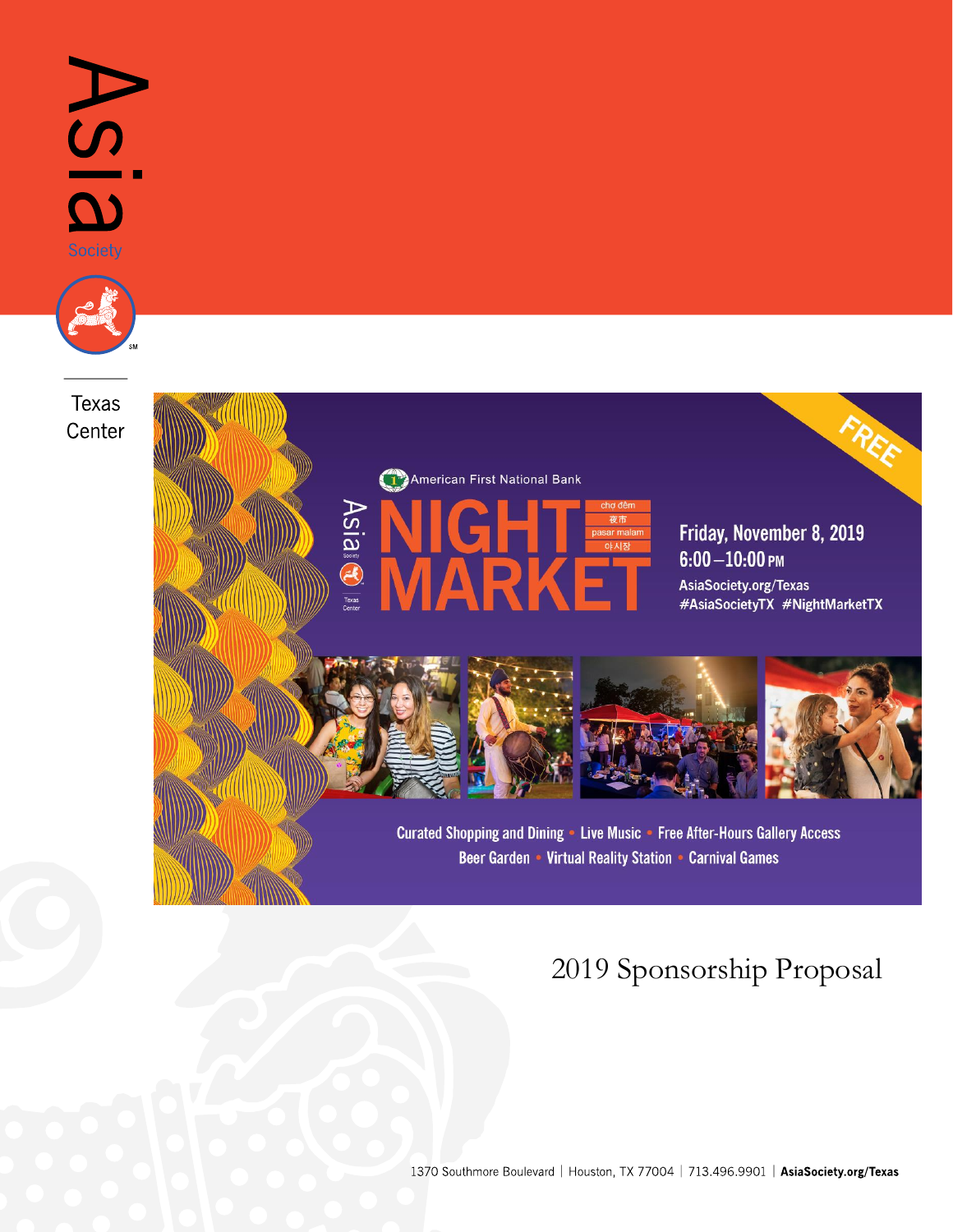



### About Asia Society Texas Center Global Mission with a Local Purpose

With 13 locations throughout the world, Asia Society is the leading educational organization promoting mutual understanding and strengthening partnerships among the peoples, leaders, and institutions of Asia and the United States. Asia Society Texas Center executes the global mission with a local focus, enriching and engaging the vast diversity of Houston through innovative, relevant programs in arts and culture, business and policy, education, and community outreach.

## Night Market

Since Asia Society's first *Night Market* in 2013, the event has grown in both scope and size. Drawing inspiration from the street markets commonly found in East and Southeast Asia, Asia Society's annual mini-bazaar celebrates the vibrancy of Houston's arts and food scenes, while also engaging people through thought-provoking exhibitions and family activities.

2018's *Night Market* broke all previous attendance records with approximately 4,000 guests participating in the festivities throughout the evening. Visitors of all ages perused the food and wares from over 55 vendors and on-site food trucks, including delectable Asian-inspired treats and clothing, crafts, decorative items, and jewelry available for purchase from a collection of our city's diverse local vendors. Children and families joined the festivities in the upstairs activity zone where they played games which one might see in an authentic Japanese Carnival. The carnival, featuring games such as *yoyo tsuri*, a chopsticks challenge, and ringaround-the-Pikachu, delighted guests of all ages, who also participated in the Museum of Fine Art, Houston's Community Art Scroll activity. Cultural partners like The Museum of Fine Arts, Houston were also on hand to engage visitors in demonstrations and creative map making projects. As always, a highlight of the evening was Asia Society's exhibitions on view and free to the public in addition to the food, educational, and cultural activities.

**Building upon this successful annual tradition, Night Market 2019 will return on Friday, November 8th , 2019 with all the tastes, sights, sounds, shopping, and fun Asia Society's fans have come to expect and love!** The new exhibition on view at *Night Marke*t 2019 is entitled *Tsuruya Kokei: Modern Kabuki Prints Revised & Revisited*. Attendees are encouraged to explore the art galleries with docents to offer a deeper knowledge of the exhibition. *Tsuruya Kokei: Modern Kabuki Prints Revised & Revisited* will display 77 prints by this artist widely celebrated as one of Japan's leading contemporary print artists. The British Museum lauded Kōkei for producing Japan's "most notable Kabuki prints" in the post-war era. These exhibitions will greatly increase our guests' understanding of historical and current matters significant to Asia.

Asia Society Texas Center is committed to accessibility and providing this exciting night of community celebration free of charge. Furthermore, *Night Market* provides artists and small business owners with a unique opportunity to cultivate new audiences for their work and products. Combining these vendors with compelling exhibitions and educational activities, *Night Market*  draws a diverse crowd of families and neighbors of all ages, fulfilling Asia Society's mission to educate and enrich our Houston community.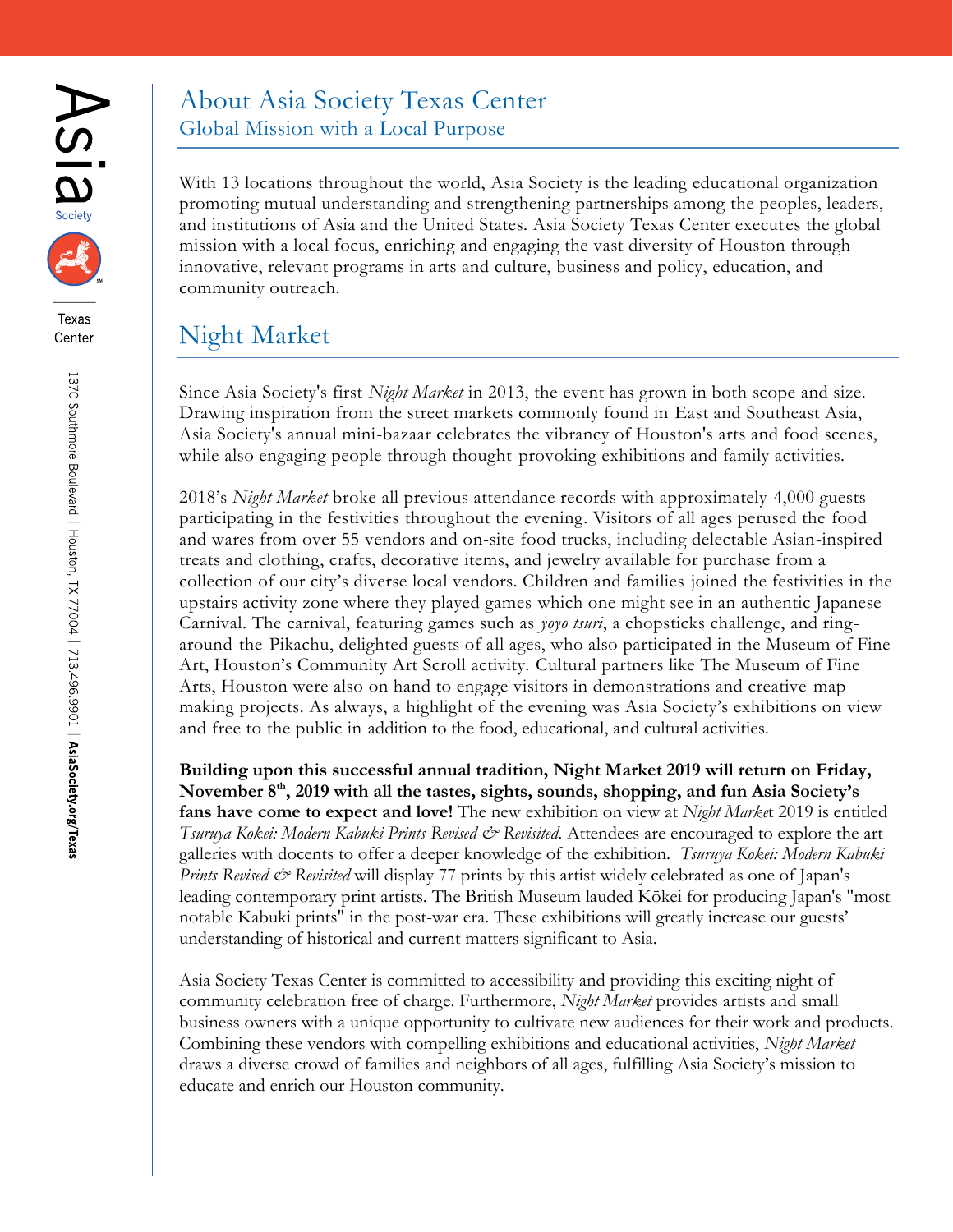



## Request for Sponsorship

#### **\$25,000 Founder Level**

#### **Recognition:**

- Recognized as **Title Sponsor of Night Market** on-site, online, and in print
	- Press releases and outreach
	- Paid and in-kind online and print advertising
	- Logo on print program distributed at event
	- Logo on *Night Market* website
	- Social media (Facebook, Instagram, Twitter)
	- 2 dedicated *Night Market* E-blasts, and newsletter announcements
	- Marketing collateral including event flyers and print calendars (subject to print deadline)
- Pre-Program PowerPoint in Brown Foundation Performing Arts Theater for one month preceding *Night Market*
- Signage with logo (large banner on front of building, event signs) at least one month prior to *Night Market* (subject to September 13<sup>th</sup> print deadline)
- On-site promotional tent or table at *Night Market,* upon request

#### **Membership:**

 Complimentary membership for up to 50 employees for one year (valued at \$2,750)/Complimentary lifetime family membership

#### **Extra:**

- Invitation to Private Receptions with Artists and Distinguished Guests
- Building usage fee waived for private reception at Asia Society Texas Center (depending on usage average value ranges from \$4,500- \$12,500)
- Individualized Exhibition Tour upon request
- Special Invitation to Dress Rehearsals and Exhibition Preview Receptions

#### **\$10,000 Benefactor Level**

#### **Recognition:**

- Recognized as **Presenting Sponsor of Night Market** *(subject to availability)* online and in print
	- Logo on print program distributed at event
	- Logo on *Night Market* website
	- Social media (Facebook, Instagram, Twitter)
	- 2 dedicated *Night Market* E-blasts, and newsletter announcements
	- Marketing collateral including event flyers and print calendars (subject to September 13<sup>th</sup> print deadline)
- Signage with logo at least one month prior to *Night Market* (subject to September 13th print deadline)

#### **Membership:**

 Complimentary membership for up to 30 employees for one year (valued at: \$1,650)/Complimentary lifetime family membership

#### **Extra:**

- Individualized Exhibition Tour upon request
- Special Invitation to Dress Rehearsals and Exhibition Preview Receptions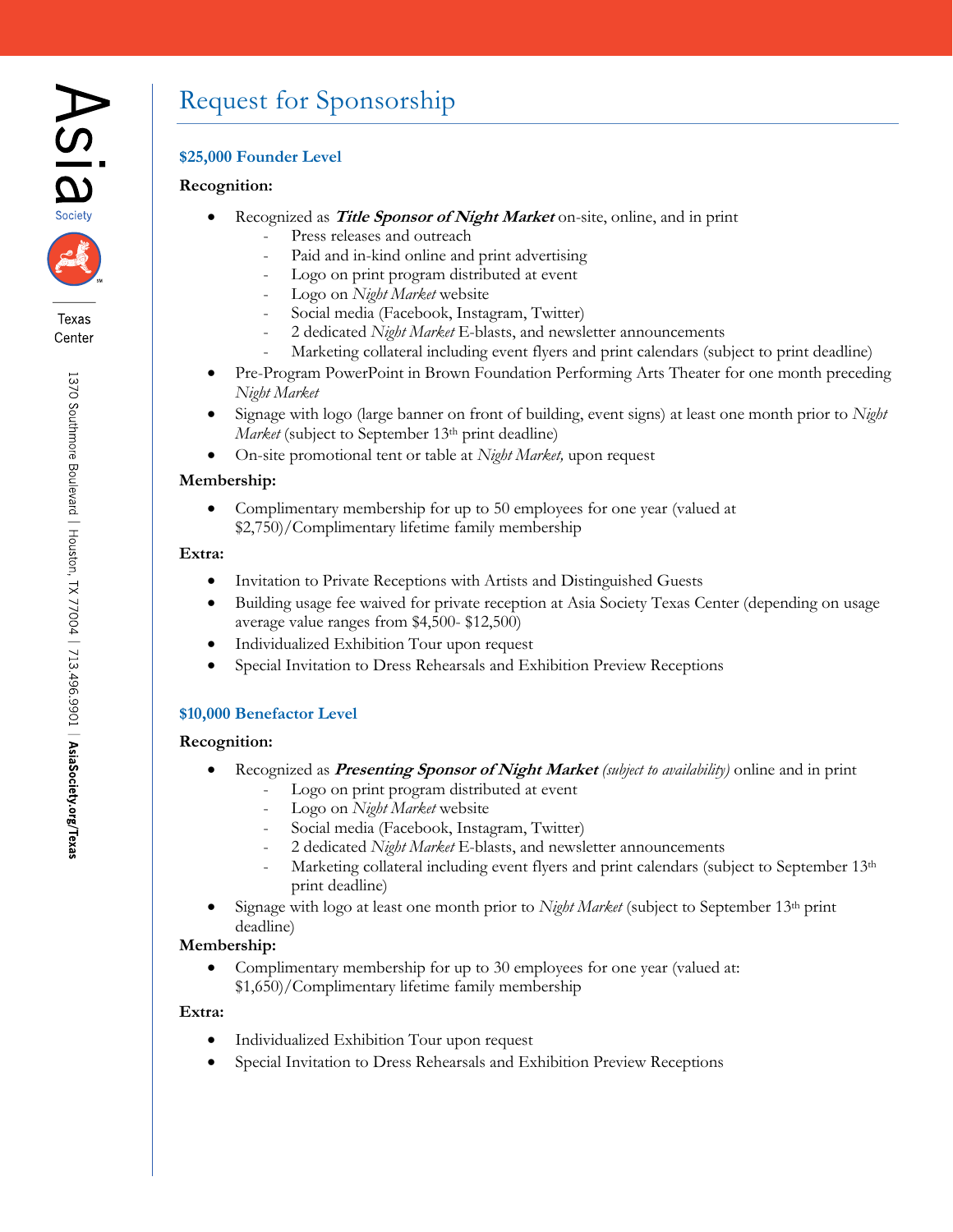



#### **\$5,000 Ambassador Level**

#### **Recognition:**

 Recognized as **Sponsor of Free Exhibition Day at Night Market** *(subject to availability)* - includes logo and name recognition in social media, printed program, signage and website

#### **Membership:**

 Complimentary membership for up to 20 employees for one year (valued at: \$1,100)/ Complimentary family membership, for one year

#### **Extra:**

- Individualized Exhibition Tour upon request
- Special Invitation to Dress Rehearsals and Exhibition Preview Receptions

#### **\$2,500 Chairman Level**

#### **Recognition:**

 Recognized as one of the following*:* **Activity Zone sponsor, Food Truck Alley sponsor or Beverage sponsor** *(all subject to availability) -* includes logo and name recognition in printed program, signage and website

#### **Membership:**

 Complimentary membership for up to 10 local employees for one year (valued at: \$550)/Complimentary family membership, for one year

#### **Extra:**

Special Invitation to Dress Rehearsals and Exhibition Preview Receptions

#### **\$1,000 President Level**

#### **Recognition:**

 Recognized as **Sponsor of Night Market** - includes name recognition in printed program, website, signage

#### **Membership:**

 Complimentary membership for up to 4 local employees for one year (valued at: \$220)/Complimentary family membership, for one year

#### **Extra:**

Special Invitation to Dress Rehearsals and Exhibition Preview Receptions

**\* Please provide logo (hi-resolution, 300 dpi, preferably vector file) via email to**  [MBenton@asiasociety.org](mailto:MBenton@asiasociety.org) **to be included in print materials.**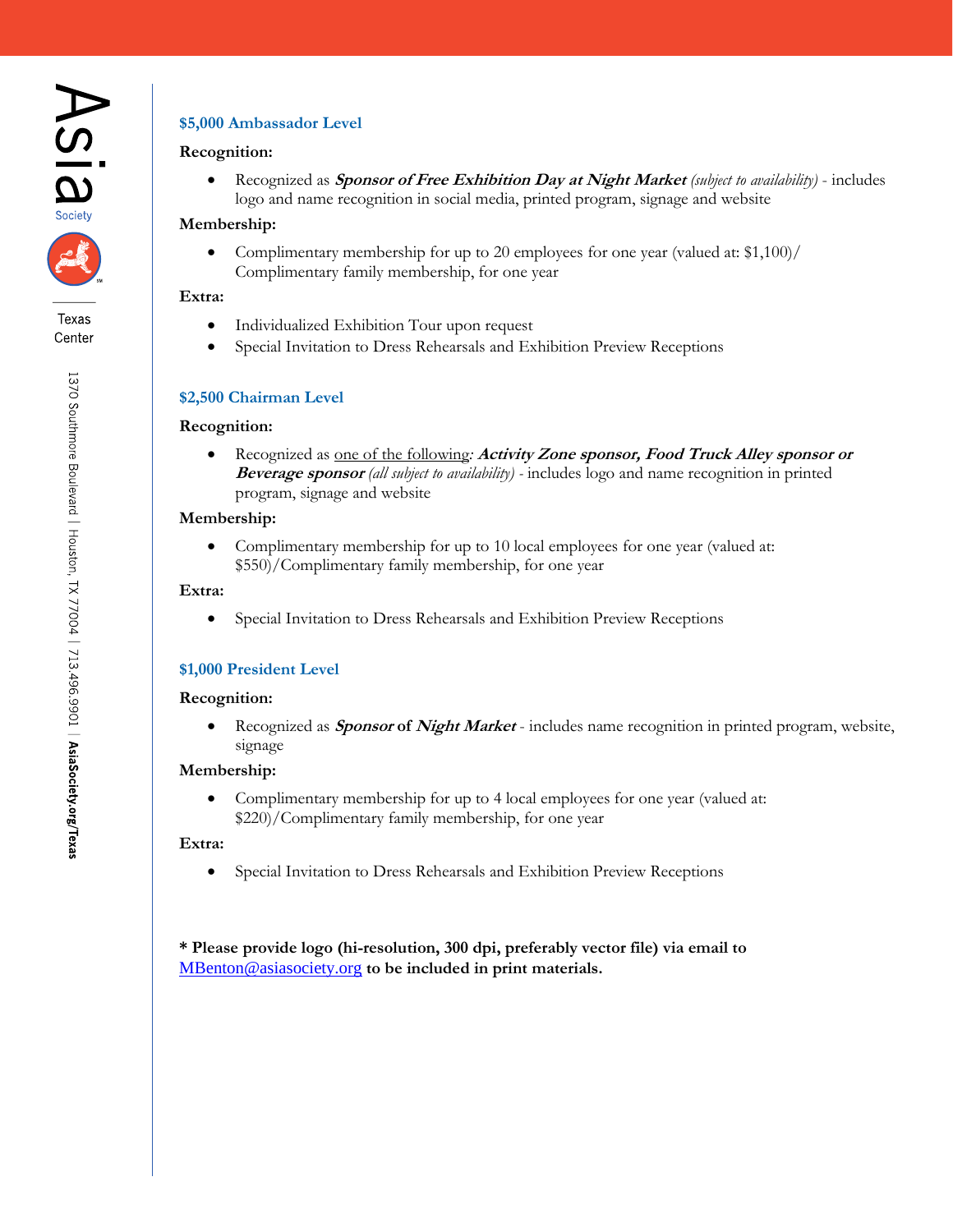

# E

Texas Center

## Past Night Market Photos













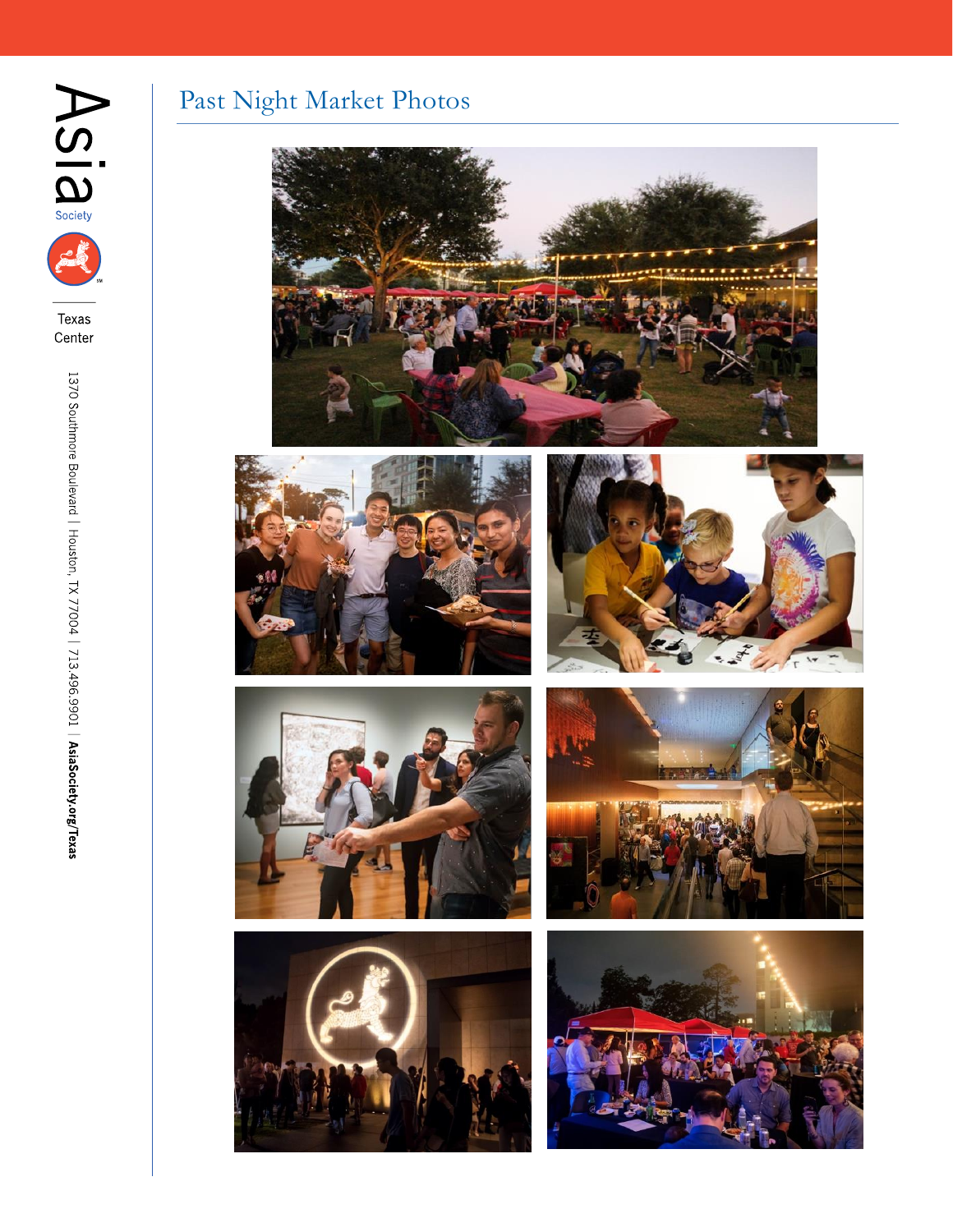



## Past Night Market Press Digital and Print Coverage in Houston-area Media

*"Guests can enjoy after-hours access to two new exhibitions, live music, a curated selection of food, home goods, art and apparel from local artisans, a Japanese-style carnival, and a ticketed beer garden with special culinary offerings."*

**HoustonPress** 

*"This family-friendly Night Market will include activities, exhibitions, food trucks, local vendors and more."*

# THE BUZZ MAGAZI

*"A Taste of Southeast Asia at Upcoming Night Market"*



*"Your weekly guide to Houston: Five don't-miss events"*

## culturemap H O U

facebook Houston Press

*"Night Market over at the Asia Society is always a sure-fire way to slide in some massive fun on a Friday evening***."**



**"***Night Market has become the other cornerstone of the Center's outreach to the arts and cultural scene"*

culturemap |

**Indo American News** 

**Event listings on:**